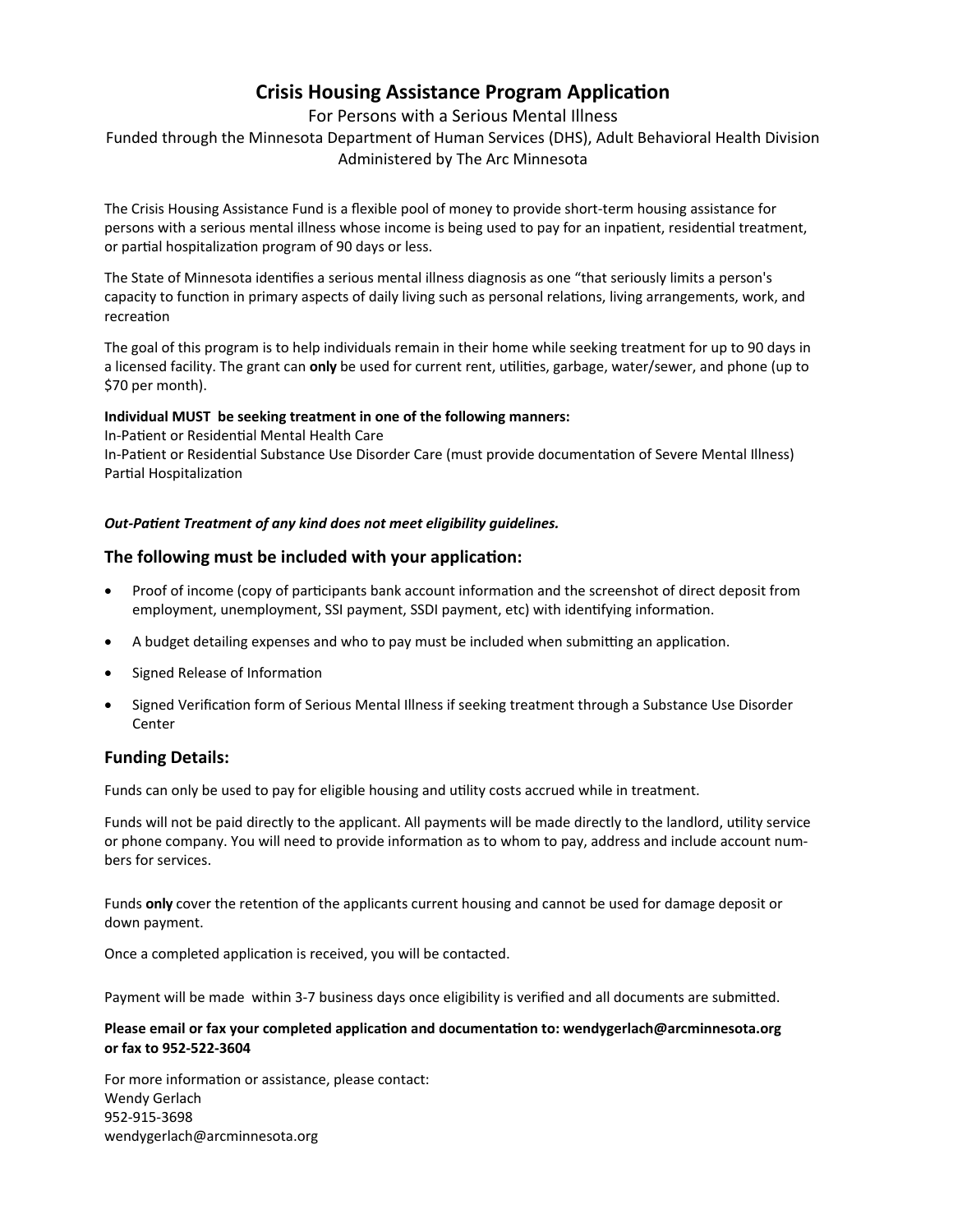## **Crisis Housing Assistance Program Application**

For Persons with a Serious Mental Illness

Funded through the Minnesota Department of Human Services (DHS), Adult Behavioral Health Division

# **APPLICANT INFORMATION:** Applicant Full Name: Date of Birth\_\_\_\_\_\_\_\_\_\_\_\_\_\_\_\_\_\_\_\_\_\_\_\_\_\_\_\_\_\_\_\_\_ SS#\_\_\_\_\_\_\_\_\_\_\_\_\_\_\_\_\_\_\_\_\_\_\_\_\_\_\_\_\_\_\_\_\_\_\_\_\_\_\_\_\_\_\_\_\_\_\_\_ Street Address:\_\_\_\_\_\_\_\_\_\_\_\_\_\_\_\_\_\_\_\_\_\_\_\_\_\_\_\_\_\_\_\_\_\_\_\_\_\_\_\_\_\_\_\_\_\_\_\_\_\_\_\_\_\_\_\_\_\_\_\_\_\_\_\_\_\_\_\_\_\_\_\_\_\_\_\_\_\_\_\_\_\_\_\_ \_\_\_\_\_\_\_\_\_\_\_\_\_\_\_\_\_\_\_\_\_\_\_\_\_\_\_\_\_\_\_\_\_\_\_\_\_\_\_\_\_\_\_\_\_\_\_\_\_\_\_\_\_\_\_\_\_\_\_\_\_\_\_\_\_\_\_\_\_\_\_\_\_\_\_\_\_\_\_\_\_\_\_\_\_\_\_\_\_\_\_\_\_\_\_\_\_ City\_\_\_\_\_\_\_\_\_\_\_\_\_\_\_\_\_\_\_\_\_\_\_\_\_\_\_\_\_\_\_\_\_\_\_\_\_\_\_\_\_\_\_\_\_\_\_\_\_\_\_\_\_\_\_\_\_\_\_\_\_\_\_\_\_\_\_\_\_\_\_\_State:\_\_\_\_\_\_\_\_\_\_\_ Zip:\_\_\_\_\_\_\_\_\_\_\_\_\_\_\_\_\_\_\_\_\_\_\_\_\_\_\_County:\_\_\_\_\_\_\_\_\_\_\_\_\_\_\_\_\_\_\_\_\_\_\_\_\_\_\_\_\_\_\_\_\_\_\_\_\_\_\_\_\_\_\_\_\_\_\_\_\_\_\_\_\_\_\_\_\_\_\_\_ Phone: where  $\overline{\phantom{a}}$ Email address:\_\_\_\_\_\_\_\_\_\_\_\_\_\_\_\_\_\_\_\_\_\_\_\_\_\_\_\_\_\_\_\_\_\_\_\_\_\_\_\_\_\_\_\_\_\_\_\_\_\_\_\_\_\_\_\_\_\_\_\_\_\_\_\_\_\_\_\_\_\_\_\_ Monthly household income: \$\_\_\_\_\_\_\_\_\_\_\_\_\_\_\_\_\_\_\_\_\_\_\_\_\_\_\_\_\_\_ Please submit documentation Source of Income:\_\_\_\_\_\_\_\_\_\_\_\_\_\_\_\_\_\_\_\_\_\_\_\_\_\_\_\_\_\_\_\_\_\_\_\_\_\_\_\_\_\_\_\_\_\_\_\_\_\_\_\_\_\_\_\_\_\_\_\_\_\_\_\_\_\_ Household size: etc. All allegers of adults: the sumber of dependents: Have you previously received funds through the Crisis Housing Assistance Program? Yes  $\Box$  No **Income Limits to apply (household size) Gross Income**  Gender:\_\_\_\_\_\_\_\_\_\_\_\_\_\_\_\_\_\_\_\_\_\_\_\_\_\_\_\_\_\_\_\_\_\_\_\_ Race/Ethnicity:\_\_\_\_\_\_\_\_\_\_\_\_\_\_\_\_\_\_\_\_\_\_\_\_\_\_\_\_\_\_\_\_\_\_\_\_\_\_\_\_

1 Person \$58,250 2 Person \$66,550 3 Person \$74,900 4 Person \$83,200 5 Person \$89.850 6 Person \$96,500,7 Person \$103,150 8 Person \$109,800

#### **Requested Financial Assistance:**

| <b>Utility Type</b>           | Amount | Check payable to: must include account number-list on separate sheet<br>of paper if necessary |
|-------------------------------|--------|-----------------------------------------------------------------------------------------------|
| Rent or Mortgage (circle one) | \$     |                                                                                               |
| Electricity:                  | \$     |                                                                                               |
| Heating:                      | \$     |                                                                                               |
| Garbage:                      | \$     |                                                                                               |
| Water/Sewer:                  | \$     |                                                                                               |
| Phone (Max \$70 month)        | \$     |                                                                                               |
| Other (list):                 |        |                                                                                               |
| <b>MONTHLY TOTAL:</b>         |        |                                                                                               |
| # OF MONTHS (MAX 3):          |        |                                                                                               |
| <b>TOTAL REQUEST:</b>         |        |                                                                                               |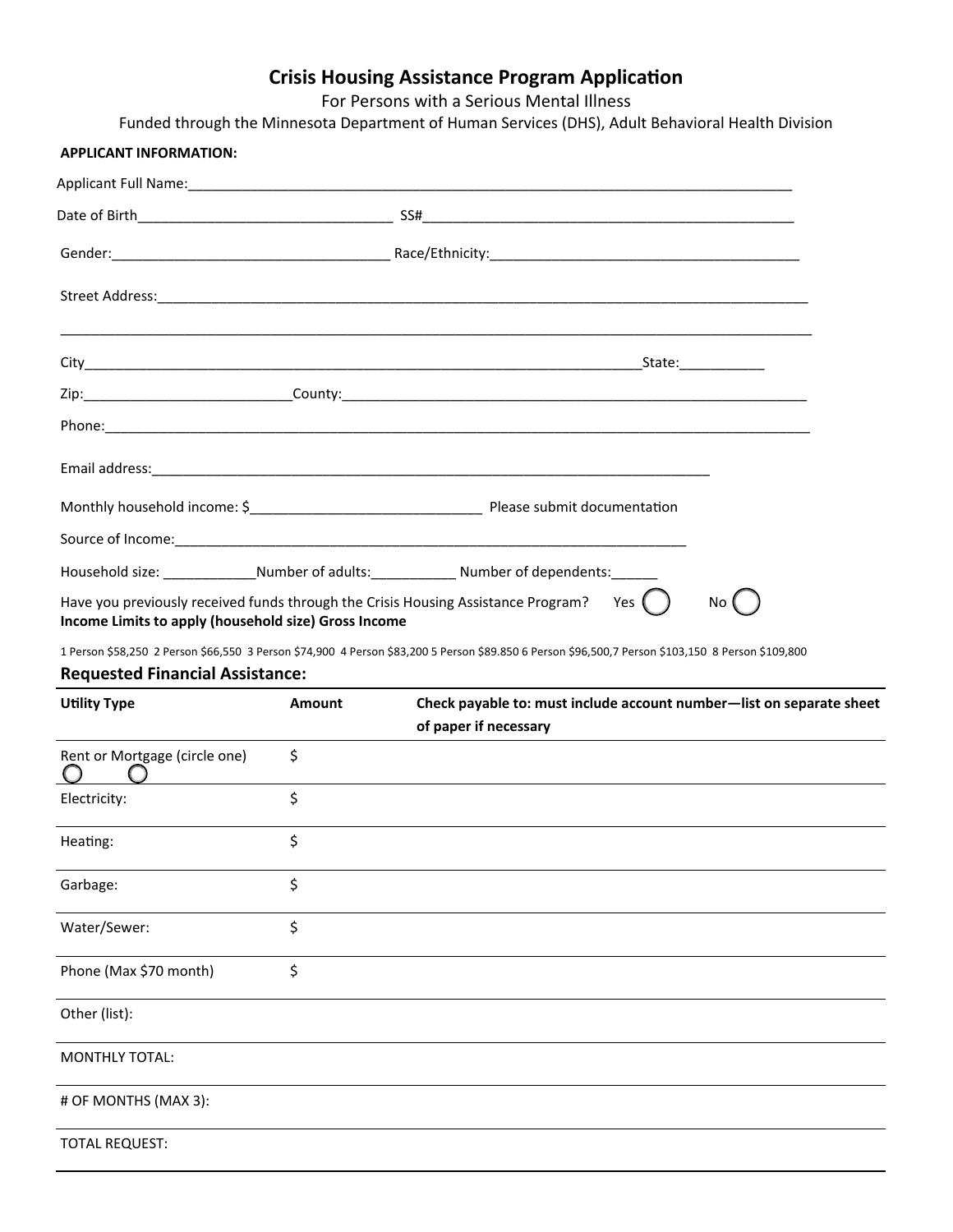## **Crisis Housing Assistance Program Application (Page 2)**

For Persons with a serious Mental Illness

Funded through the Minnesota Department of Human Services (DHS), Adult Behavioral Health Division Administered by The Arc Minnesota

- **Covers** housing related expenses a client is paying, but cannot now pay because their income is being used for treatment OR due to the loss of income while in treatment.
- **Covers** rent, mortgage, utilities (heating fuel, electricity, water, sewer, garbage disposal, and phone).
- Funds only cover the retention of the client's current housing and cannot be used for damage deposit or downpayment.
- **Cannot** be used for crisis beds, adult foster care, residents in assisted living, nursing homes, group homes, or board and lodge.
- **Cannot** be used to pay past due bills that occur outside the treatment period.

**Treatment Center Information -Must be a licensed In-Patient or Residential Mental Health Care Facility, licensed In-Patient or licensed Residential Substance Use Disorder Care (with Severe Mental Health Illness Documentation), or Partial Hospitalization**

| Contact Name at Treatment Center:<br><u> Contact Name at Treatment Center</u> |                                     |
|-------------------------------------------------------------------------------|-------------------------------------|
|                                                                               |                                     |
|                                                                               |                                     |
|                                                                               |                                     |
|                                                                               |                                     |
|                                                                               | through ________/________/_________ |

Verification of in-patient/residential psychiatric or chemical dependency treatment services during the period listed above.

Agency Referring Applicant (if any): \_\_\_\_\_\_\_\_\_\_\_\_\_\_\_\_\_\_\_\_\_\_\_\_\_\_\_\_\_\_\_\_\_\_\_\_\_\_\_\_\_\_\_\_\_\_\_\_\_\_\_\_\_\_\_\_\_\_\_\_\_\_\_\_

Agency Type (Agency Name, Social Worker, Case Manager, and any disability service provider):

## **Agency Contact Information**

| First Name:     | Last Name:     |
|-----------------|----------------|
| Phone Number:   | email address: |
|                 |                |
| Street Address: |                |
| City:           | State:         |
|                 | Zip:           |

\_\_\_\_\_\_\_\_\_\_\_\_\_\_\_\_\_\_\_\_\_\_\_\_\_\_\_\_\_\_\_\_\_\_\_\_\_\_\_\_\_\_\_\_\_\_\_\_\_\_\_\_\_\_\_\_\_\_\_\_\_\_\_\_\_\_\_\_\_\_\_\_\_\_\_\_\_\_\_\_\_\_\_\_\_\_\_\_\_\_\_\_\_\_\_\_

Applicant Signature will confirm all details in application are true and approval of consent of release of information

Signature of Applicant:  $\Box$ 

Print Name: when the set of the set of the set of the set of the set of the set of the set of the set of the set of the set of the set of the set of the set of the set of the set of the set of the set of the set of the set

Date: